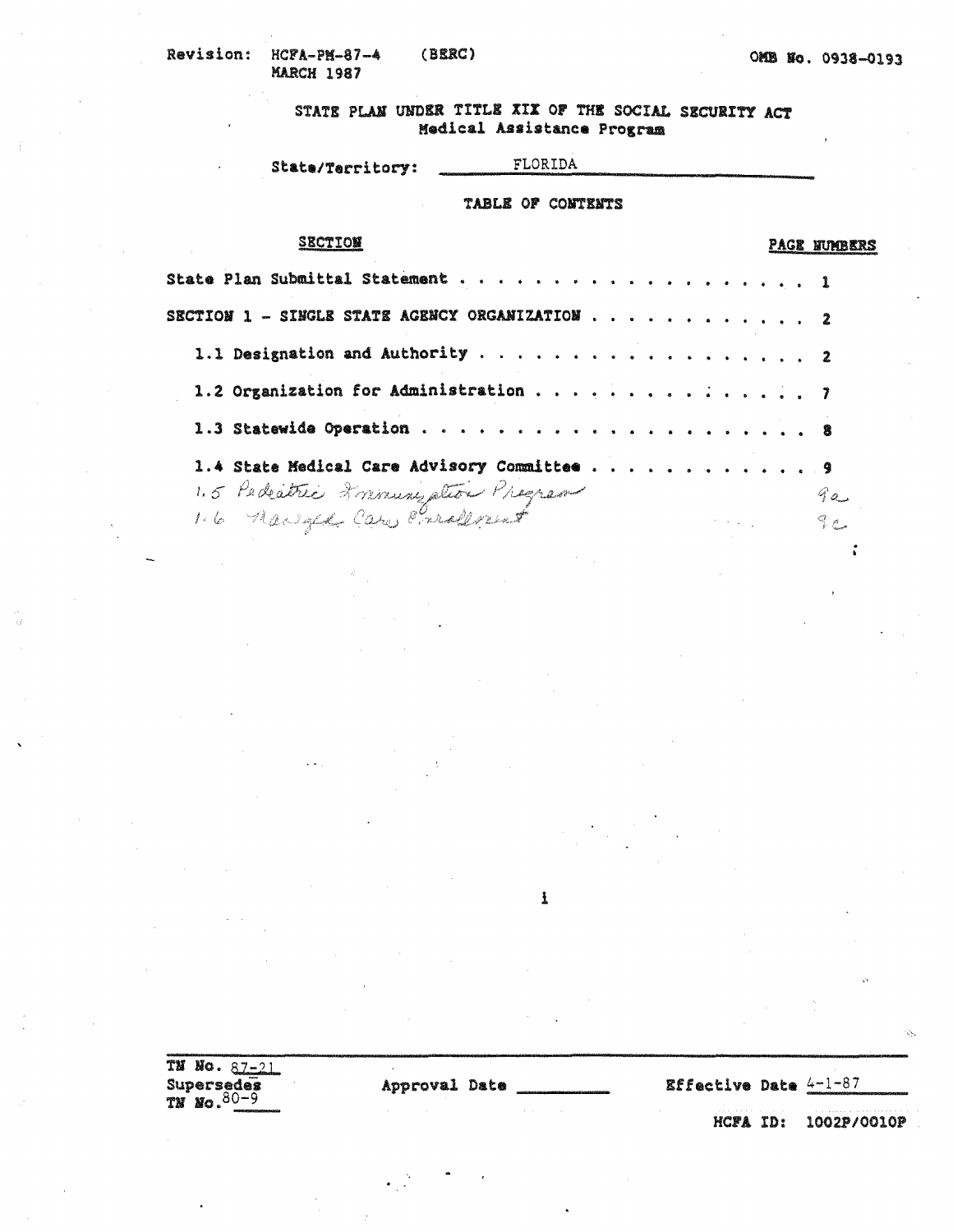Revision: HCFA-PM-87-4 (BERC) **MARCH 1987** 

#### **SECTION**

### **PAGE NUMBERS**

 $\tilde{\tilde{\imath}}$ 

| SECTION 2 - COVERAGE AND ELIGIBILITY $\cdots$ 10 |  |  |  |  |  |  |  |  |  |  |  |  |  |
|--------------------------------------------------|--|--|--|--|--|--|--|--|--|--|--|--|--|
| 2.1 Application, Determination of Eligibility    |  |  |  |  |  |  |  |  |  |  |  |  |  |
| 2.2 Coverage and Conditions of Eligibility 12    |  |  |  |  |  |  |  |  |  |  |  |  |  |
|                                                  |  |  |  |  |  |  |  |  |  |  |  |  |  |
|                                                  |  |  |  |  |  |  |  |  |  |  |  |  |  |
|                                                  |  |  |  |  |  |  |  |  |  |  |  |  |  |
|                                                  |  |  |  |  |  |  |  |  |  |  |  |  |  |
| 2.7 Medicaid Furnished Out of State 18           |  |  |  |  |  |  |  |  |  |  |  |  |  |

#### 11

 $\overline{TN}$  No.  $87-21$ Supersedes TN No. 80-9

Approval Date

**Effective Date**  $4 - 1 - 87$ 

HCFA ID: 1002P/0010P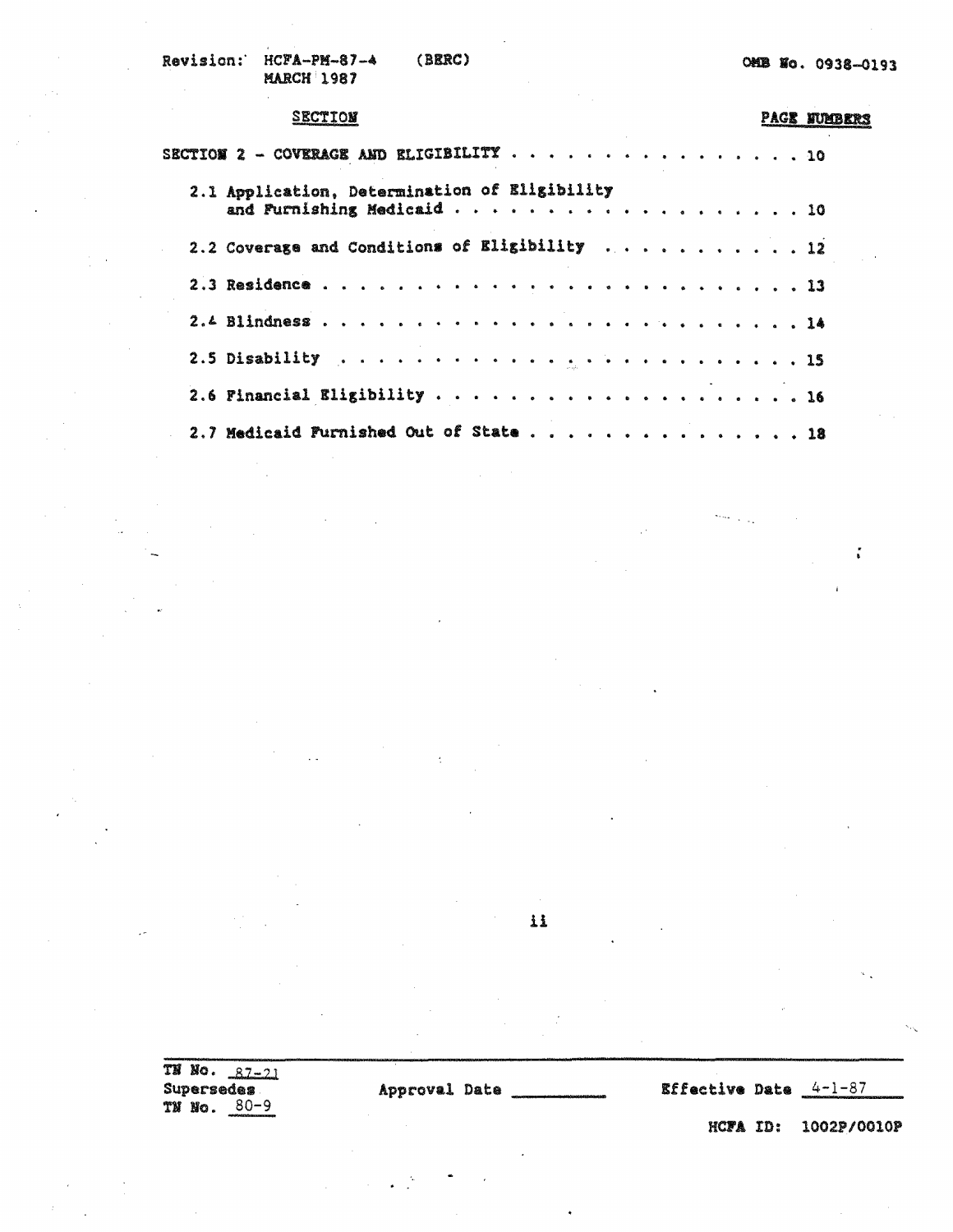#### SECTION

# **PAGE NUMBERS**

 $\ddot{\cdot}$ 

 $\tau = 1.01 \pm 1$ 

| GENERAL PROVISIONS 19<br>$SECTIOY 3 - SIRVICTS:$                                                                           |  |  |  |  |  |
|----------------------------------------------------------------------------------------------------------------------------|--|--|--|--|--|
| 3.1 Amount, Duration, and Scope of Services 19                                                                             |  |  |  |  |  |
| 3.2 Coordination of Medicaid with Medicare Part B29                                                                        |  |  |  |  |  |
| 3.3 Medicaid for Individuals Age 65 or Over<br>in Institutions for Mental Diseases 30                                      |  |  |  |  |  |
| 3.4 Special Requirements Applicable to<br>Sterilization Procedures 31                                                      |  |  |  |  |  |
| 3.5 Medicaid for Medicare Cost Sharing for<br>Qualified Medicare Beneficiaries.<br>Families Receiving e photosical dirette |  |  |  |  |  |
| 3.6 Ambulatory Prenatal Care for Pregnant Women<br>during Presumptive Eligibility Period 31b                               |  |  |  |  |  |

ili

| $1 - 2$<br>TN<br>NO.<br>communication and control to |               |  |                                |     |                                        |
|------------------------------------------------------|---------------|--|--------------------------------|-----|----------------------------------------|
| Supersedes<br>$80 - 9$<br>TN<br>ÑO.                  | Approval Date |  | <b>Effective Date</b> $4-1-87$ |     | 20100100007704002000000703000000000000 |
| <b>INTERNATIONAL CONTINUES.</b>                      |               |  | hcpa                           | TD: | 1002P/0010P                            |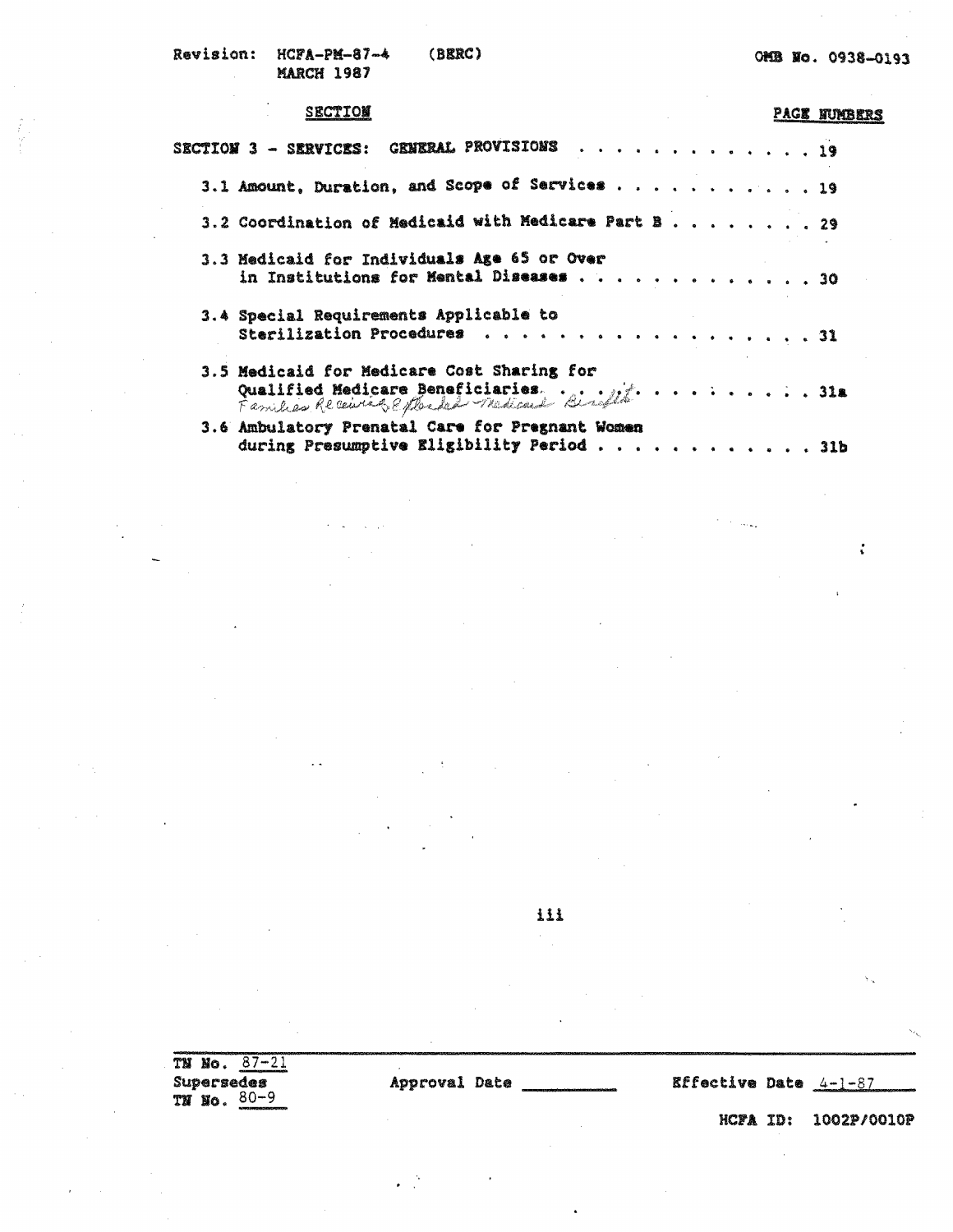$\alpha$ 

#### **SECTION**

### PAGE NUMBERS

| and Intermediate Care Facilities and |                                                                                                                                                                                                                                                                                                                                                                  |  |  |  |  |                                                                                                                                                                                                                                                                                                                                                                                                                                                                                                                                                     |
|--------------------------------------|------------------------------------------------------------------------------------------------------------------------------------------------------------------------------------------------------------------------------------------------------------------------------------------------------------------------------------------------------------------|--|--|--|--|-----------------------------------------------------------------------------------------------------------------------------------------------------------------------------------------------------------------------------------------------------------------------------------------------------------------------------------------------------------------------------------------------------------------------------------------------------------------------------------------------------------------------------------------------------|
|                                      |                                                                                                                                                                                                                                                                                                                                                                  |  |  |  |  |                                                                                                                                                                                                                                                                                                                                                                                                                                                                                                                                                     |
|                                      |                                                                                                                                                                                                                                                                                                                                                                  |  |  |  |  |                                                                                                                                                                                                                                                                                                                                                                                                                                                                                                                                                     |
|                                      |                                                                                                                                                                                                                                                                                                                                                                  |  |  |  |  |                                                                                                                                                                                                                                                                                                                                                                                                                                                                                                                                                     |
|                                      |                                                                                                                                                                                                                                                                                                                                                                  |  |  |  |  |                                                                                                                                                                                                                                                                                                                                                                                                                                                                                                                                                     |
| iv                                   |                                                                                                                                                                                                                                                                                                                                                                  |  |  |  |  |                                                                                                                                                                                                                                                                                                                                                                                                                                                                                                                                                     |
|                                      | 4.3 Safeguarding Information on Applicants<br>4.5 Medicaid Agency Fraud Detection and<br>4.9 Reporting Provider Payments to the<br>4.11 Relations with Standard-Setting<br>4.15 Inspections of Care in Skilled Nursing<br>4.16 Relations with State Health and Vocational<br>4.17 Liens and Recoveries<br>$(A-C)$<br>4.19 Payment for Services<br>$(1 + \Delta)$ |  |  |  |  | SECTION 4 - GENERAL PROGRAM ADMINISTRATION 32<br>4.1 Methods of Administration 32<br>4.2 Hearings for Applicants and Recipients 33<br>4.4 Medicald Quality Control 35<br>4.8 Availability of Agency Program Manuals 39<br>Internal Revenue Service 40<br>4.10 Free Choice of Providers 41<br>4.12 Consultation to Medical Facilities 44<br>4.13 Required Provider Agreement 45<br>Institutions for Mental Diseases 51<br>Rehabilitation Agencies and Title V Grantees 52<br>. 53<br>4.18 Cost Sharing and Similar Charges 54<br>. 57 <sup>.</sup> . |

Supersedes<br>TN No.  $80-9$ 

Approval Date

**Effective Date**  $\frac{4-1-87}{4}$ 

HCFA ID: 1002P/0010P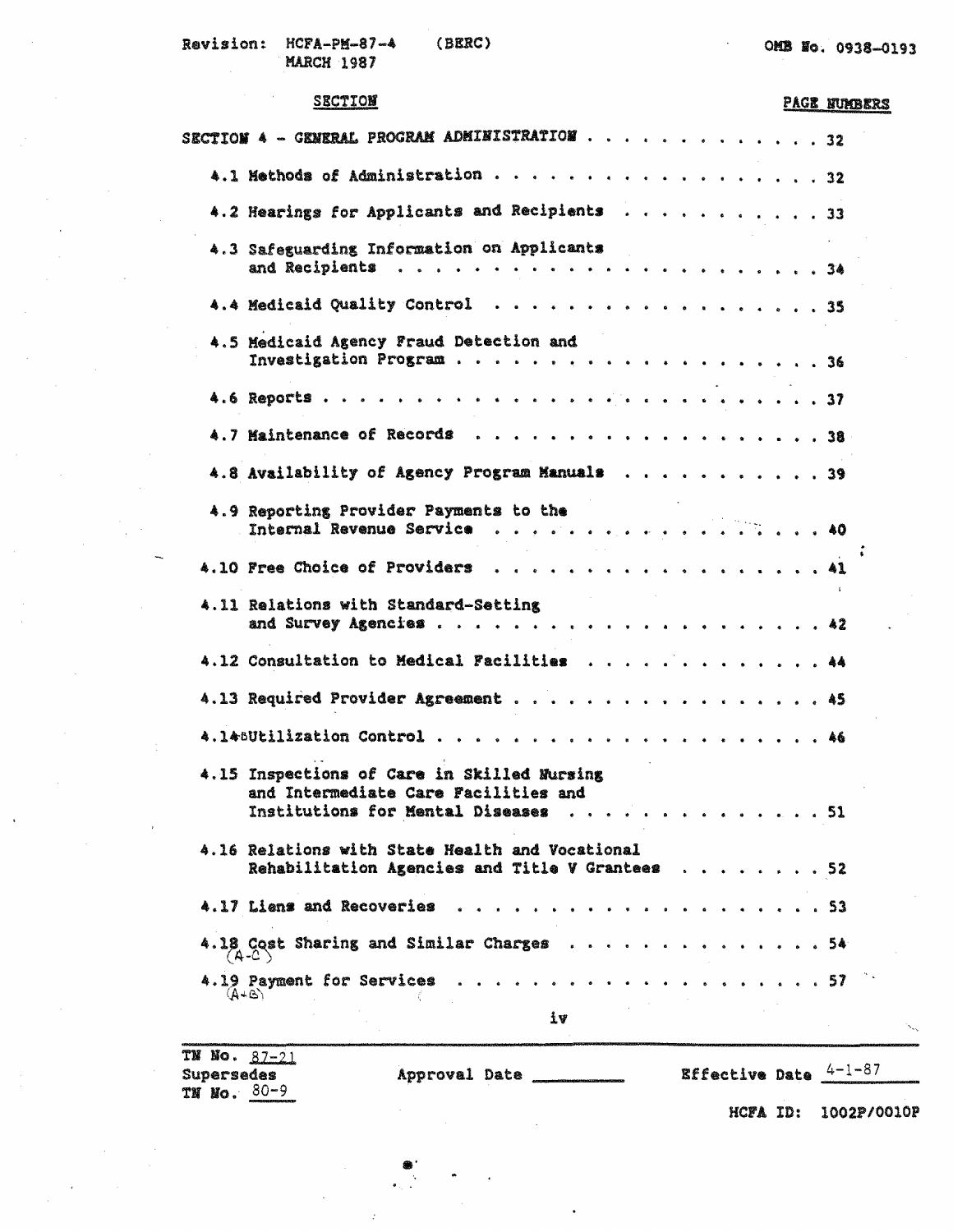Revision: **НСГА-РИ-90-2**  $(8P<sub>D</sub>)$ JANUARY 1990

U. d No. 0938-0193

#### SECTION

#### PACE NURBERS

| 4.20 Direct Payments to Certain Recipients for<br>Physicians' or Dentists' Services 67                                                                                                                                         |  |
|--------------------------------------------------------------------------------------------------------------------------------------------------------------------------------------------------------------------------------|--|
| 4.21 Prohibition Against Reassignment of                                                                                                                                                                                       |  |
|                                                                                                                                                                                                                                |  |
| 4.23 Use of Contracts of the contract of the contract of the contract of the contract of the contract of the contract of the contract of the contract of the contract of the contract of the contract of the contract of the c |  |
| 4.24 Standards for Payments for Skilled Mursing<br>and Intermediate Care Facility Services 72                                                                                                                                  |  |
| 4.25 Program for Licensing Administrators                                                                                                                                                                                      |  |
| 4.26 RESERVED Drug Wiley Stort Remain Pragram                                                                                                                                                                                  |  |
| 4.27 Disclosure of Survey Information<br>Disclosure of Survey Information<br>and Provider or Contractor Evaluation 75                                                                                                          |  |
| 4.28 Appeals Process for Skilled Nursing<br>and Intermediate Care Facilities 76                                                                                                                                                |  |
| 4.29 Conflict of Interest Provisions 77                                                                                                                                                                                        |  |
| 4.30 Exclusion of Providers and Suspension of<br>Practitioners Convicted and Other Individuals 78                                                                                                                              |  |
| 4.31 Disclosure of Information by Providers                                                                                                                                                                                    |  |
| 4.32 Income and Eligibility Verification System 79                                                                                                                                                                             |  |
| 4.33 Medicaid Eligibility Cards<br>for Homeless Individuals 79a                                                                                                                                                                |  |
| 4.34 Systematic Alien Verification for Entitlements $(SAUE)$ ,  79b                                                                                                                                                            |  |
| 4.35 kamedies for Skilled Mursing and Intermediate<br>Care Facilities that Do Not Meet<br>Requirements of Participation<br><u>.</u> 79e                                                                                        |  |

TN No.  $90-16$ <br>Supersedes Approval Date  $10-25-90$ Effective Date 4/1/90 TN No. 87-21 HCFA ID: 1002P/0010P

V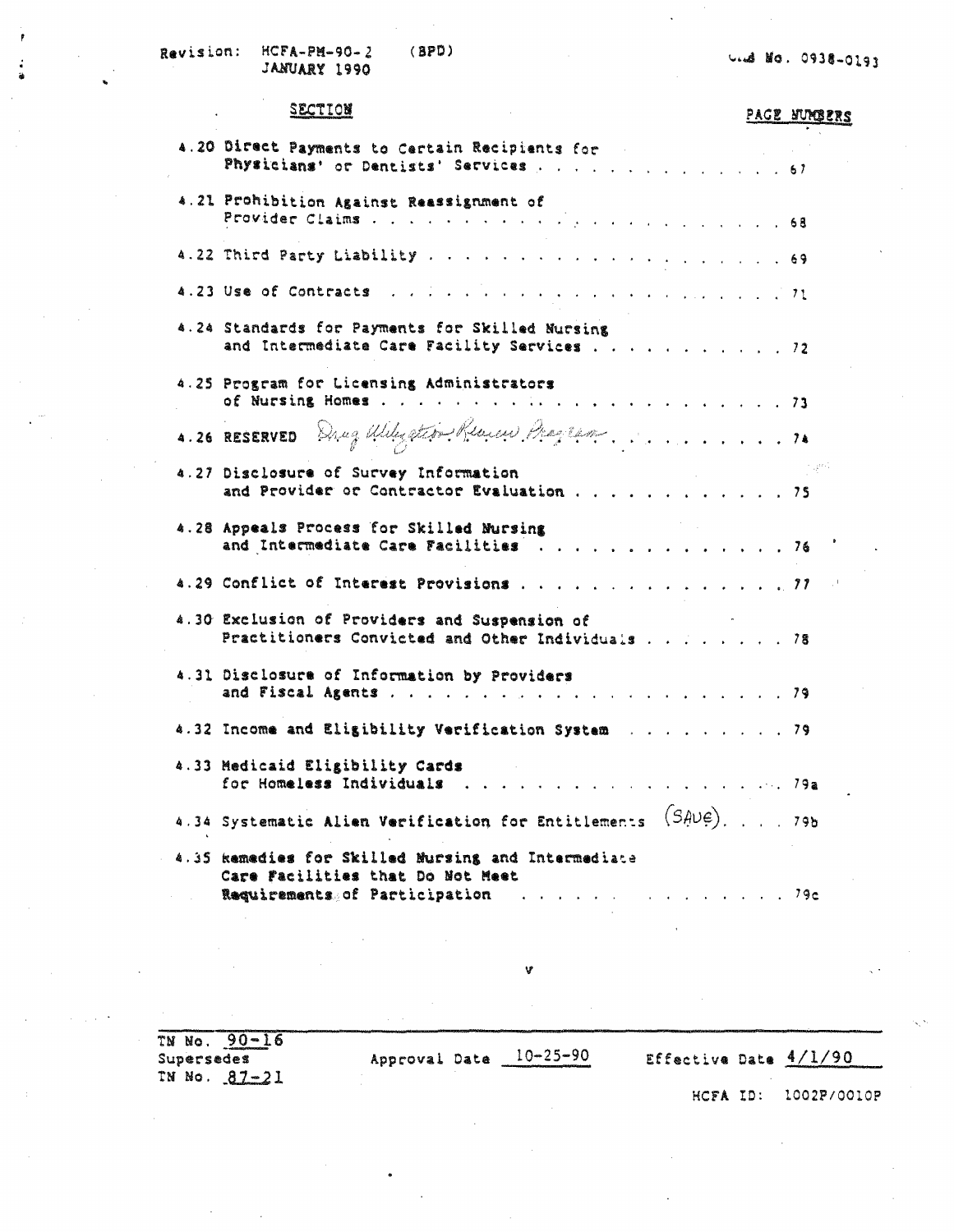| <b>Revision:</b> | <b>НСРА-РИ-87-4</b> | (BERC) |
|------------------|---------------------|--------|
|                  | MARCH 1987          |        |

## **SECTION PAGE NUMBERS** . . . . , • **80**  SECTION 5 - PERSONNEL ADMINISTRATION .  $\mathbf{r}$ **5.1 Standards of Personnel Administration** . . . . . . . . . . . . 80 **S .. 2 US!RVID** . . . . . .. . .. ... .. .. .. . .. . • . . . • ... . • . . . **81**  5.3 Training Programs; Subprofessional and Volunteer Progr&IIUII • • • , • • • • • • , • • • • • • • • • • 82

vi

| -<br>Ńо.<br>ТX<br>Supersedes<br>$80 - 9$<br>TN No. | Approval Date |  | Effective Date $4-1-87$ | how the continues of the content of the content of the content of the content of the content of the content of |
|----------------------------------------------------|---------------|--|-------------------------|----------------------------------------------------------------------------------------------------------------|
| 444442422227714000000000000000                     |               |  |                         | HCFA ID: 1002P/0010P                                                                                           |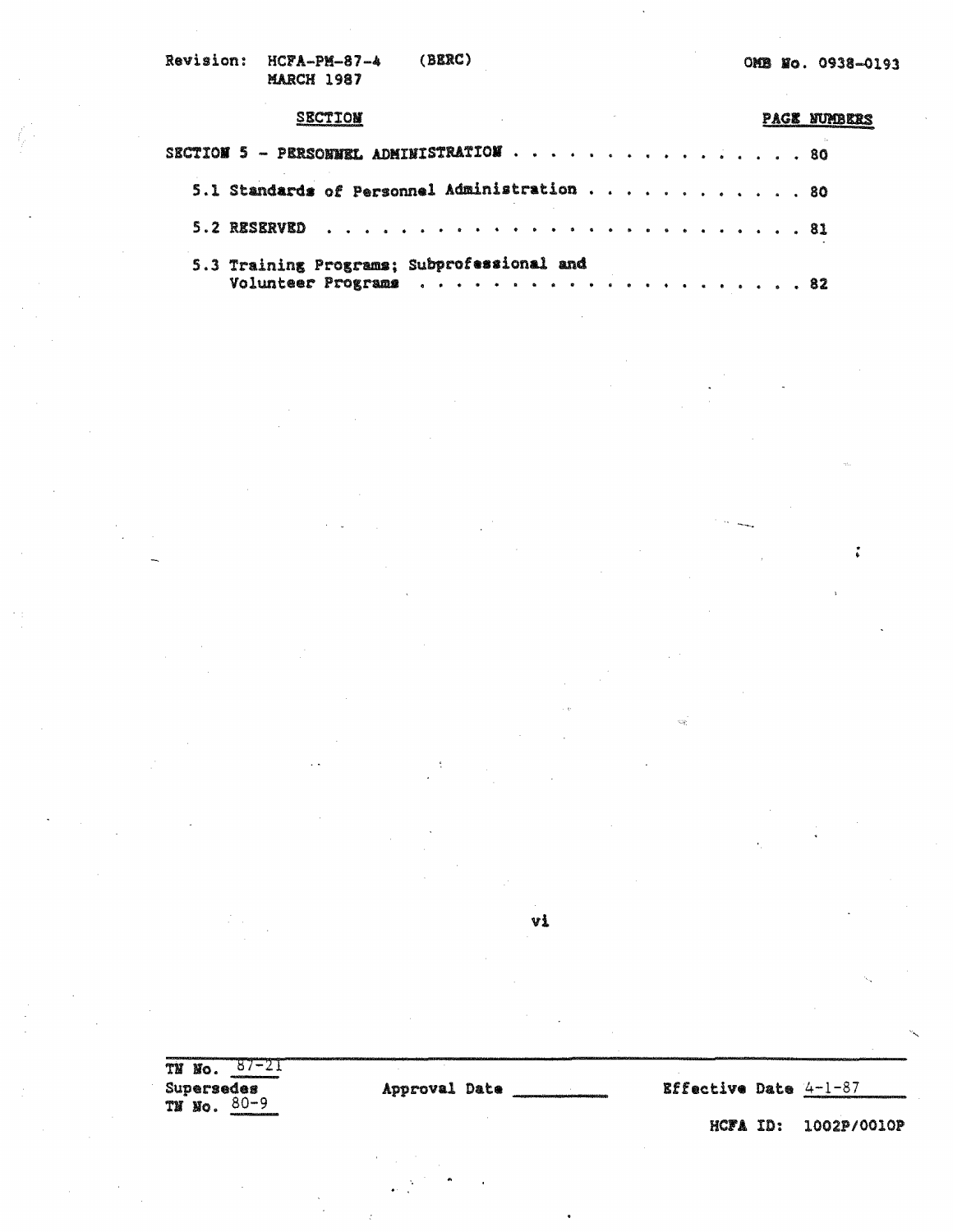$\cdot$ 

 $\ddot{\phantom{0}}$ 

V,

 $\sim$   $\sim$ 

 $\ddot{\bullet}$ 

| <b>SECTION</b>                                     |  |  |  | PAGE NUMBERS |
|----------------------------------------------------|--|--|--|--------------|
| SECTION $6$ - FINANCIAL ADMINISTRATION $\cdots$ 83 |  |  |  |              |
| 6.1 Fiscal Policies and Accountability 83          |  |  |  |              |
|                                                    |  |  |  |              |
| 6.3 State Financial Participation 85               |  |  |  |              |

vii

.

| TM | TM No.<br>Supersedes<br>Nо. | mains and a statement of the contribution of the contribution of the contribution of the contribution of the contribution of the contribution of the contribution of the contribution of the contribution of the contribution<br>$87 - 21$<br>CONTRACTOR CONTRACTOR<br>80–9 | Approval Date |  | Effective Date |     | 4-1-87      |
|----|-----------------------------|-----------------------------------------------------------------------------------------------------------------------------------------------------------------------------------------------------------------------------------------------------------------------------|---------------|--|----------------|-----|-------------|
|    |                             |                                                                                                                                                                                                                                                                             |               |  | hcfa           | ID: | 1002P/0010P |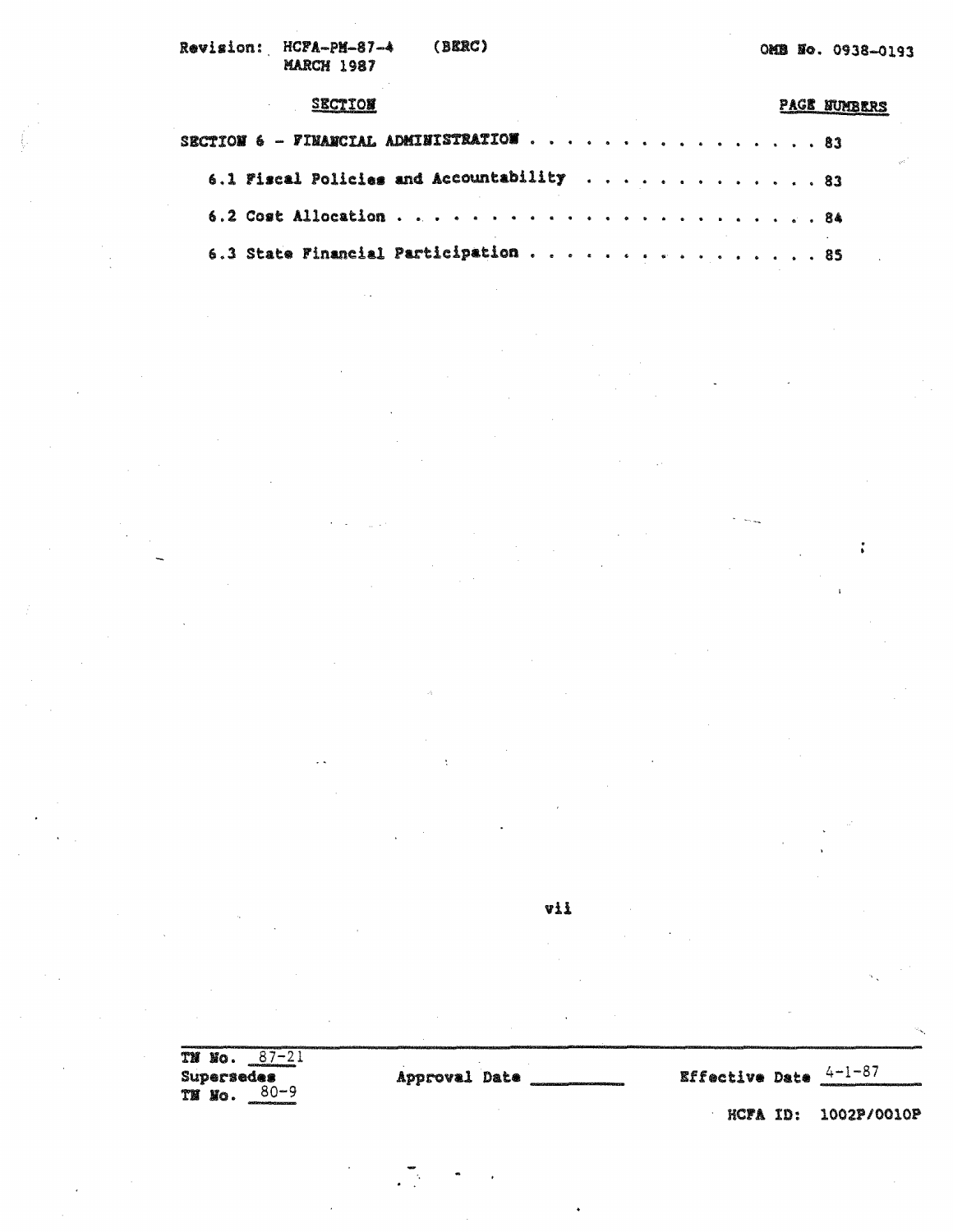#### Revision: HCFA-PM-91- <sup>4</sup> August 1991 (BPD)

# 0MB No. 0938-

#### **SECTION**

\_,

# PAGE NUMBERS

| SECTION 7 - GENERAL PROVISIONS 86 |  |  |  |  |  |  |  |  |
|-----------------------------------|--|--|--|--|--|--|--|--|
|                                   |  |  |  |  |  |  |  |  |
|                                   |  |  |  |  |  |  |  |  |
| 7.3 Maintenance of AFDC Effort 88 |  |  |  |  |  |  |  |  |
| 7.4 State Governor's Review 89    |  |  |  |  |  |  |  |  |

viii

 $\omega_{\tilde{Q}}$ 

| TN.<br>N NO.                                                                               |                                                                                      |                     |  |
|--------------------------------------------------------------------------------------------|--------------------------------------------------------------------------------------|---------------------|--|
| atomic membrane complete control and control and completely<br>Approval Date<br>Supersedes | 1 J S & S<br>enter an account of the season in the constitution of the constitution. | Effective Date 10/1 |  |
| TN No. 87-21<br><b>Contractor of the Contractor of the Contractor</b>                      | HCFA ID:                                                                             | 7982E               |  |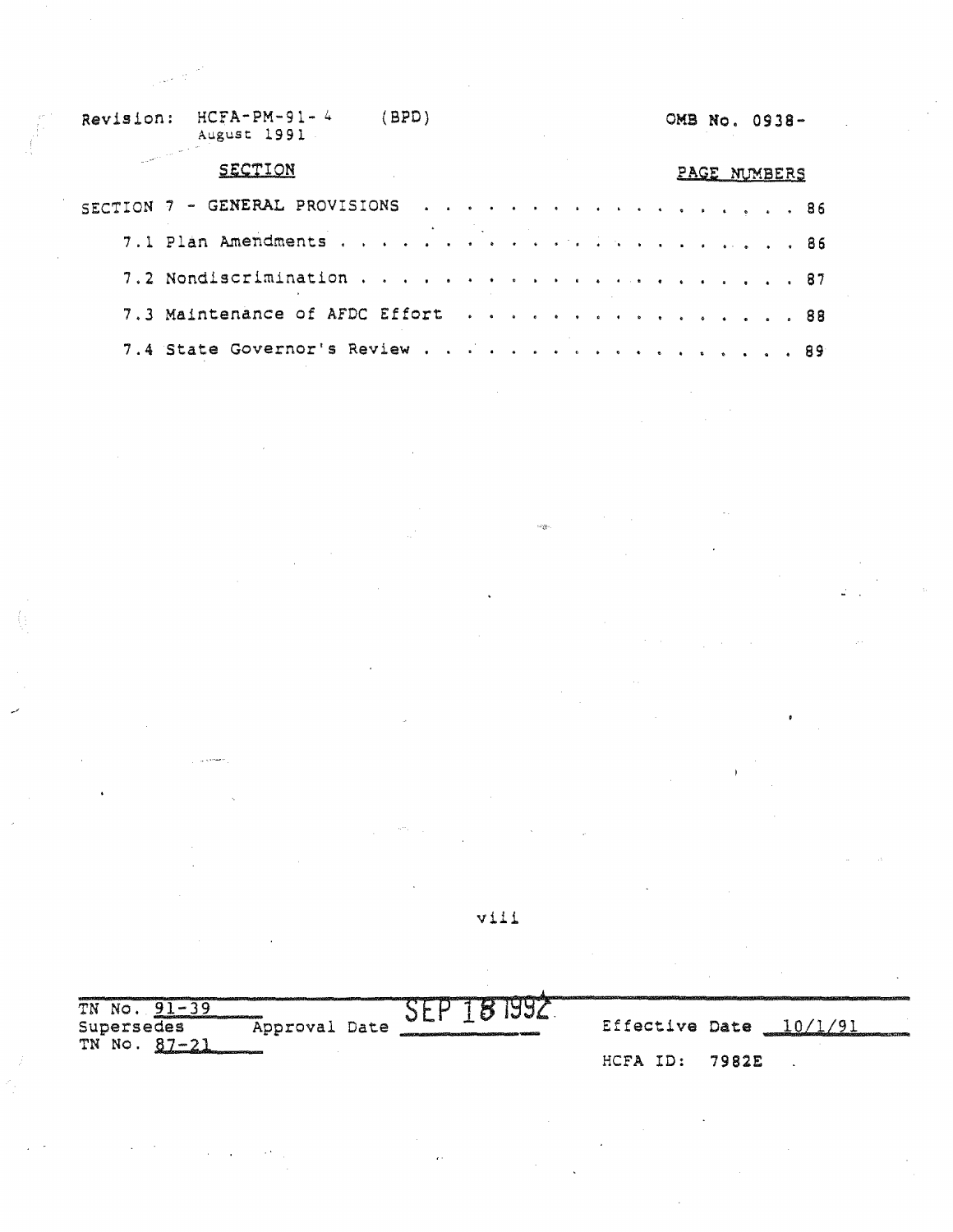# State Plan Definition of HMO-TOO

 $\label{eq:Ricci} \hat{g}^{(k)}_{\text{Ric}}\,,$ 

Revision: HCFA-PM-91-4 (BPD)

OMB No.: 0938-<br>Page 1

# LIST OF ATTACHMENTS

| No.        | Title of Attachments                                                      |                                                                                                                                                                                                                                                 |  |  |
|------------|---------------------------------------------------------------------------|-------------------------------------------------------------------------------------------------------------------------------------------------------------------------------------------------------------------------------------------------|--|--|
| $*1.1-A$   | Attorney General's Certification                                          |                                                                                                                                                                                                                                                 |  |  |
| $*1.1 - B$ | Waivers under the Intergovernmental Cooperation Act                       |                                                                                                                                                                                                                                                 |  |  |
| $1.2 - A$  | Organization and Function of State Agency                                 |                                                                                                                                                                                                                                                 |  |  |
| $1.2 - B$  | Organization and Function of Medical Assistance Unit                      |                                                                                                                                                                                                                                                 |  |  |
| $1.2-C$    | Professional Medical and Supporting Staff                                 |                                                                                                                                                                                                                                                 |  |  |
| $1.2-D$    | Description of Staff Making Eligibility Determination                     |                                                                                                                                                                                                                                                 |  |  |
| $*2.2 - A$ | Groups Covered and Agencies Responsible for Eligibility<br>Determinations |                                                                                                                                                                                                                                                 |  |  |
|            | * Supplement 1 -<br>* Supplement 2 -<br>* Supplement 3 -                  | Reasonable Classifications of Individuals under<br>the Age of 21, 20, 19 and 18<br>Definitions of Blindness and Disability<br>(Territories only)<br>Method of Determining Cost Effectiveness of<br>Caring for Certain Disabled Children at Home |  |  |
| $*2.6-A$   | Eligibility Conditions and Requirements (States only)                     |                                                                                                                                                                                                                                                 |  |  |
|            | * Supplement 1 -                                                          | Income Eligibility Levels - Categorically<br>Needy, Medically Needy and Qualified Medicare<br>Beneficiaries                                                                                                                                     |  |  |
|            | * Supplement 2 -                                                          | Resource Levels - Categorically Needy,<br>Including Groups with Incomes Up to a<br>Percentage of the Federal Poverty Level,<br>Medically Needy, and other Optional Groups                                                                       |  |  |
|            | * Supplement 3 -                                                          | Reasonable Limits on Amounts for Necessary<br>Medical or Remedial Care Not Covered under<br>Medicaid                                                                                                                                            |  |  |
|            | * Supplement 4 -                                                          | Section 1902(f) Methodologies for Treatment of<br>Income that Differ from those of the SSI<br>Program                                                                                                                                           |  |  |

\*Forms Provided

| TN # | 2003-17                |  |
|------|------------------------|--|
|      | Supersedes $TN#_91-39$ |  |

Effective Date 7/01/03<br>Approval Date <u>NEC</u> 0 3 2003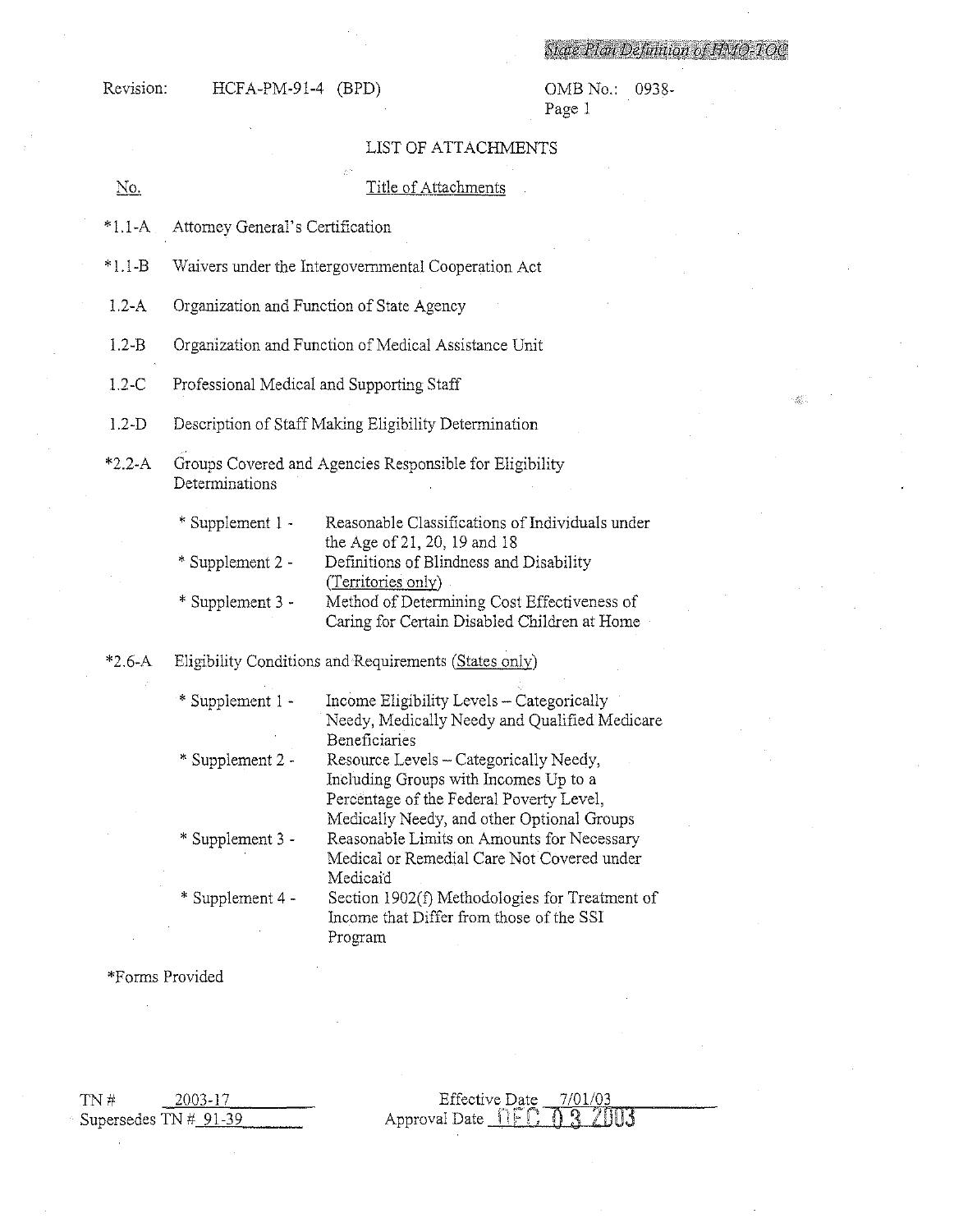| $HCPA-PM-91-8$<br>(MB)<br>vision:<br>October 1991 | OMB No.:<br>Page 2                                                                                                          |
|---------------------------------------------------|-----------------------------------------------------------------------------------------------------------------------------|
| $NQ$ .                                            | Title of Attachment                                                                                                         |
| * Supplement 5 -                                  | Section 1902(f) Methodologies for Treatment of<br>Resources that Differ from those of the SSI<br>Program                    |
| * Supplement 5a-                                  | Methodologies for Treatment of Resources for<br>Individuals With Incomes Up to a Percentage of<br>the Federal Poverty Level |
| * Supplement 6 -                                  | Standards for Optional State Supplementary<br>Payments                                                                      |
| * Supplement 7 -                                  | Income Levels for 1902(f) States -<br>Categorically Needy Who Are Covered under<br>Requirements More Restrictive than SSI   |
| * Supplement 8 -                                  | Resource Standards for 1902(f) States -<br>Categorically Needy                                                              |
| * Supplement 8a-                                  | More Liberal Methods of Treating Indome Under<br>Section $1902(r)(2)$ of the Act                                            |
| * Supplement 8b-                                  | More Liberal Methods of Treating Resources<br>Under Section $l902(r)(2)$ of the Act                                         |
| * Supplement 9<br>* Supplement I0-                | Transfer of Resources<br>Consideration of Medicaid Qualifying<br>Trusts--Undue Hardship                                     |
| * Supplement 13-                                  | Section 1924 Provisions<br>(Income and Resource Eligibility)                                                                |
|                                                   | 2.6-A Eligibility Conditions and Requirements (Territories only)                                                            |
| * Supplement 1 -                                  | Income Eligibility Levels - Categorically<br>Needy, Medically Needy, and Qualified Medicare<br>Beneficiaries                |
| * Supplement 2 -                                  | Reasonable Limits on Amounts for Necessary<br>Medical or Remedial Care Not Covered under<br>Medicaid                        |
| * Supplement 3 -                                  | Resource Levels for Optional Groups with<br>Incomes Up to a Percentage of the Federal<br>Poverty Level and Medically Needy  |
| $\mathcal{A}(\cdot,\cdot)$<br>* Supplement 4 -    | Consideration of Medicaid Qualifying<br>Trusts--Undue Hardship                                                              |
| * Supplement 5 -                                  | More Liberal Methods of Treating Income under<br>Section $1902(r)(2)$ of the Act                                            |
| * Supplement 6 -                                  | More Liberal Methods of Treating Resources<br>under Section $l902(r)(2)$ of the Act                                         |
| *Forms Provided                                   |                                                                                                                             |
|                                                   |                                                                                                                             |

 $\label{eq:2} \begin{array}{l} \mathcal{L}_{\mathcal{A}}(\mathcal{A})=\mathcal{L}_{\mathcal{A}}(\mathcal{A})\mathcal{A}^{\dagger} \end{array}$ 

TN No. 91-39<br>Supersedes Approval Date  $SEP \text{ 181932}$  Effective Date  $\frac{10/1/91}{2}$ TN No. 87-21

 $\label{eq:2.1} \frac{1}{\sqrt{2\pi}}\int_{0}^{\pi} \frac{1}{\sqrt{2\pi}}\,d\mu\,d\mu\,d\mu\,.$ 

HCFA ID:

ᠸ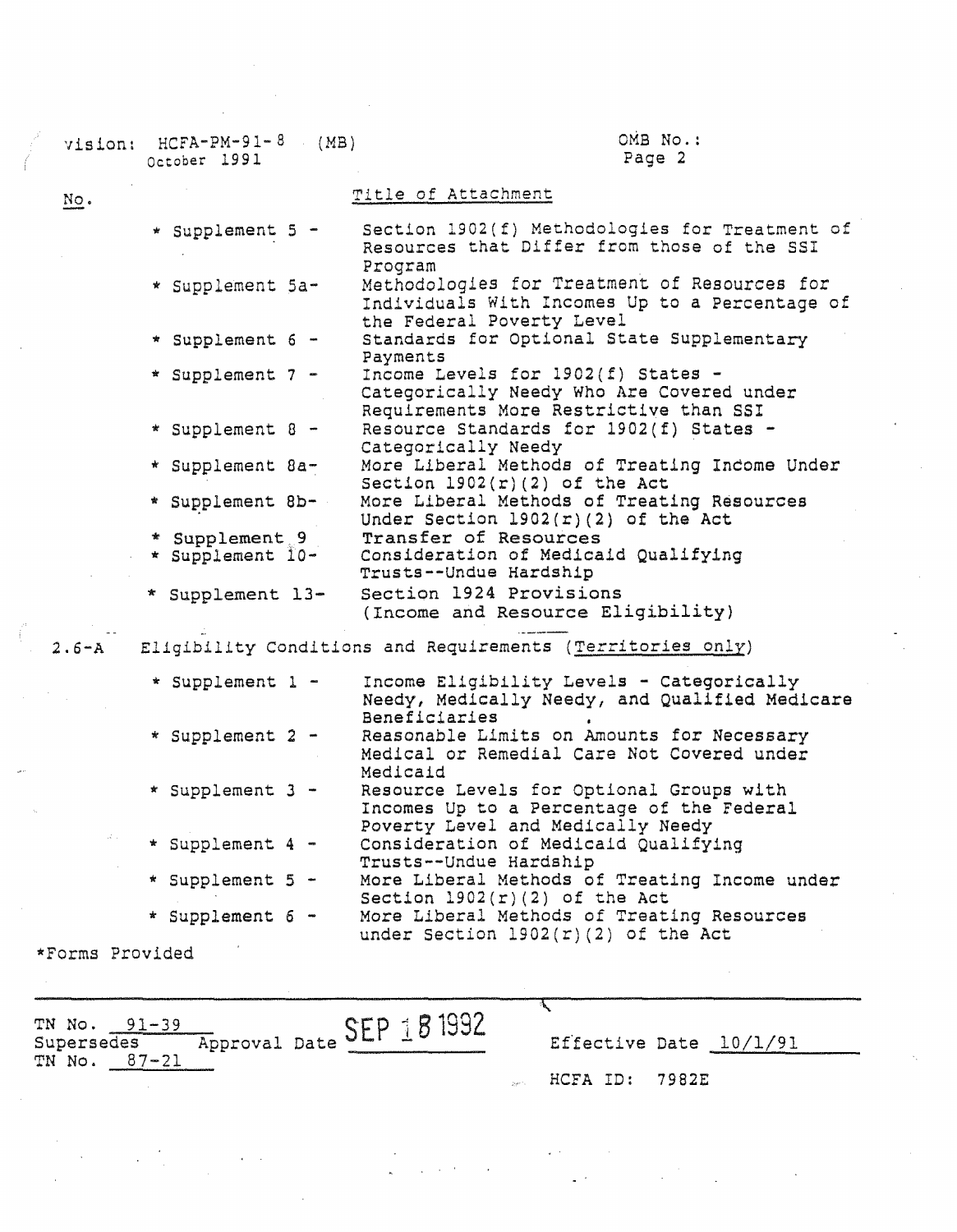Revision: HCFA-PM-91- 4 AUGUST 199 l.

#### (BPD) **0MB No.: 0938- Page** 3

#### Title of Attachment l'iQ. Amount, Duration, and Scope of Medical and. Remedial care and  $*3.1 - A$ Services Provided to the Categorically Needy \* Supplement 1 - Case Management Services<br>Supplement 2 - Alternative Health Care I Alternative Health Care Plans for Families covered Under Section 1925 of the Act Amount, Duration, and Scope of Services Provided Medically Needy •J.l-8 Groups J.1-C Standards and Methods of Assuring High **Quality Care**  Methods ·of Providing Transportation J.l-0  $*3,1-E$ Standards for the Coverage of Organ Transplant Procedures • 4, 11-A Standards for Institutions 4. 14-A Single Utilization Review Methods for Intermediate Care Facilities 4,14-B Multiple Utilization Review Methods for Intermediate Care Facilities Cooperative Arrangements with State Health and State vocational 4,16-A Rehabilitation Agencies and with Title V **Grantees** - . Determining that an Institutionalized Individual Cannot Be 4.17-A Discharged and Returned Home \*4.18-A Charges Imposed on Categorically Needy \*4,18-B Medically Needy - Premium \*4,18-C<br>... Charges Imposed on Medically Needy and other Optional Groups \*4,18-D Premiums Imposed on Low Income Pregnant Women and Infants Premiums Imposed on Qualified Disabled and Working Individuals \*4,18-E Methods and Standards for Establishing Payment Rates - Inpatient 4,19-A Hospital Care

•Forms Provided

.,

| oι<br>ТN<br>No.                                                                                                                           | <b>100</b>                                                                   |                |                                |
|-------------------------------------------------------------------------------------------------------------------------------------------|------------------------------------------------------------------------------|----------------|--------------------------------|
| the contract of the contract of the contract of the contract of the contract of the contract of the contract of<br>Supersedes<br>Approval | Date<br>- 1000<br>diverse and the contribution provided and the contribution | Effective Date | distance of the control of the |
| $\alpha \wedge$<br>TN<br>No.<br>6725531200221107255353121111111111111111112593011111111100                                                |                                                                              |                |                                |